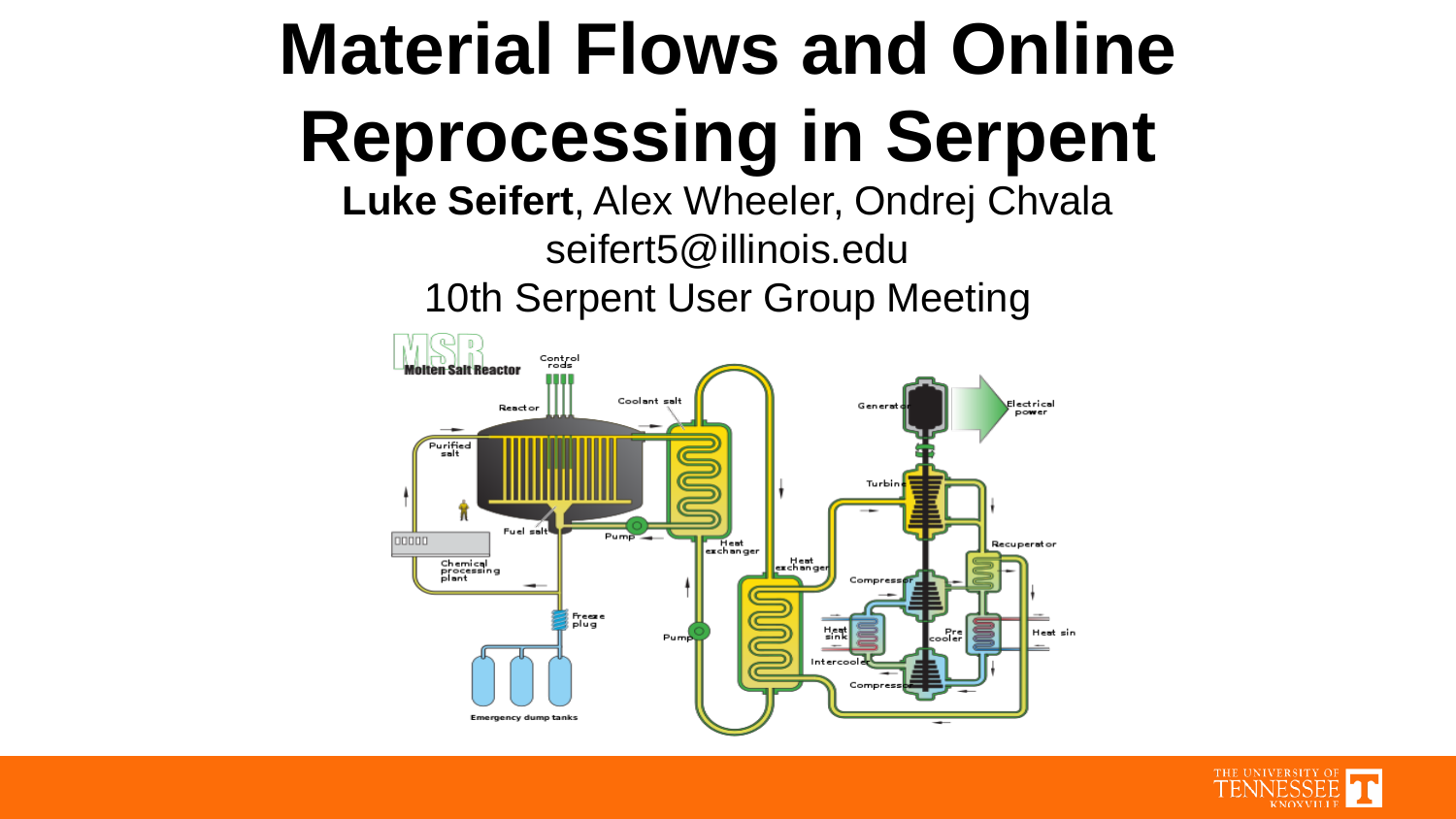### **Overview**

- Purpose
- Syntax
- Equations
- Test Case
- Example case
- Conclusions and Future Work

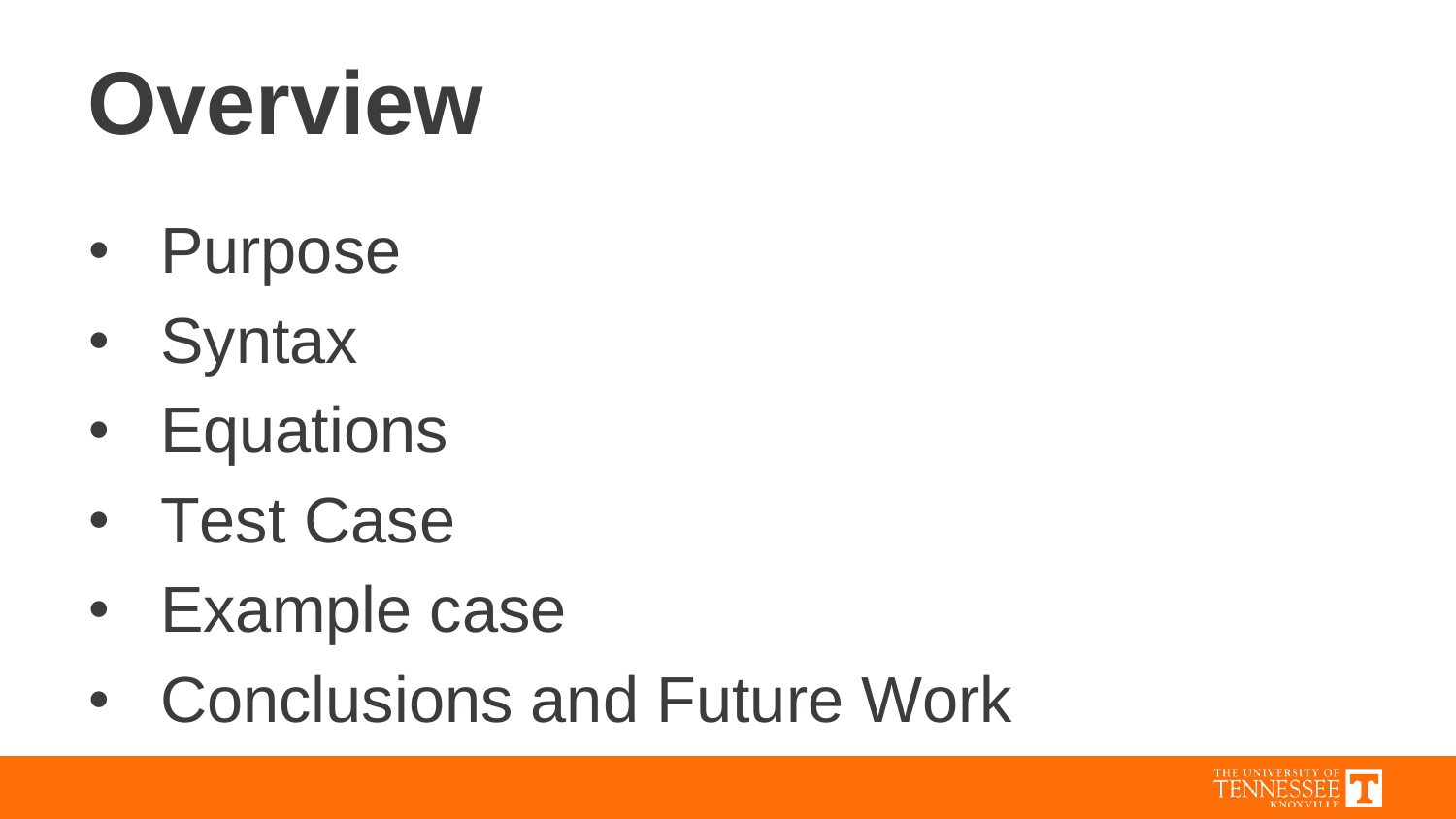### **Purpose**

- **Problem:** Useful for Molten Salt Reactors but not well documented.
- **Solution:** Describe equations used, create example cases to illustrate, make a test suite from the cases, and expand cases.

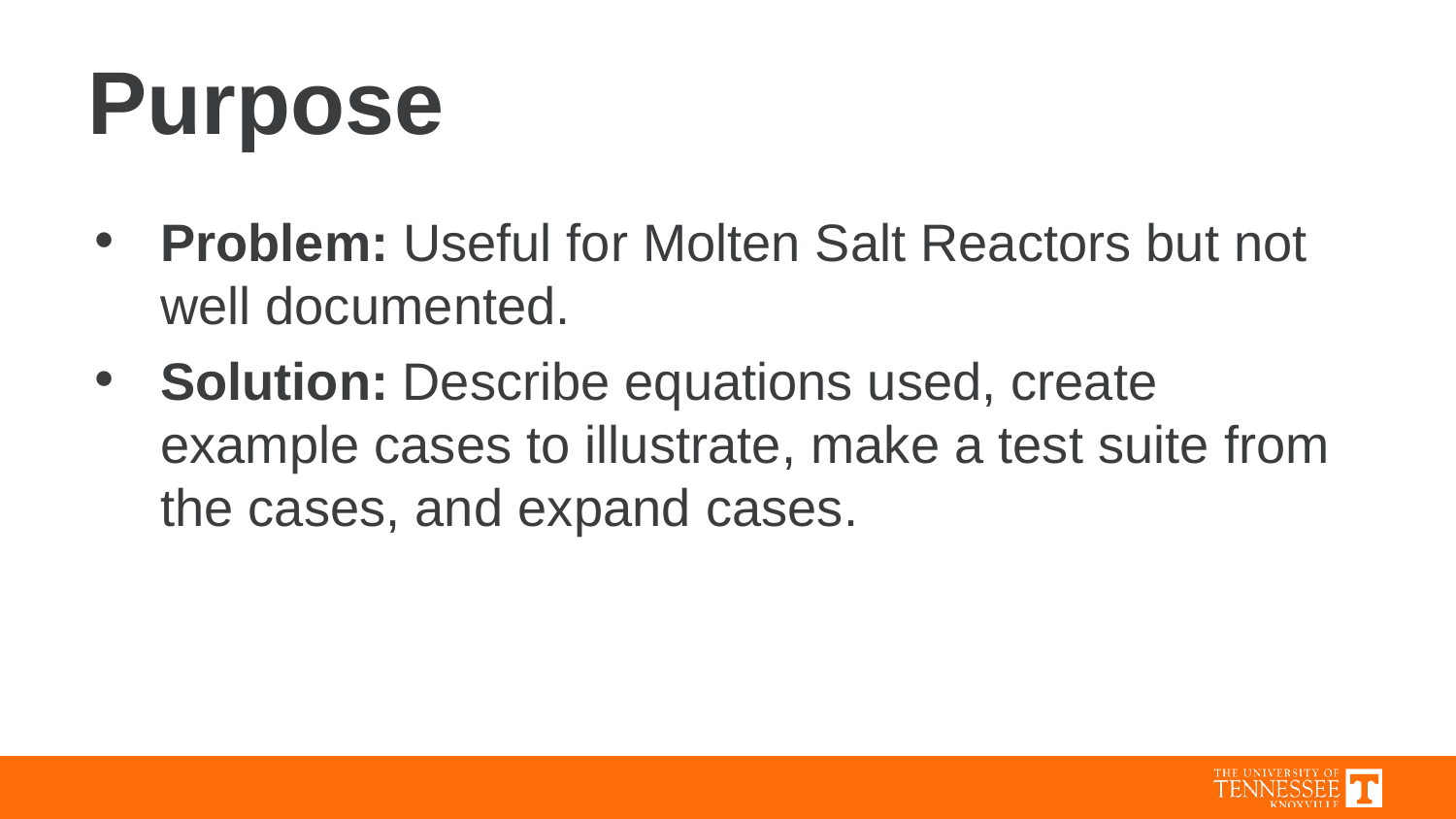

### {t1} {t2} … {tN}

- dep pro {reprocessName} {stepType}
- rc {fromMat}{toMat}{flowName}{setting}
- rep {reprocessName}
- mflow {flowName}  $\{element\}$   $\{\lambda\}$
- **Syntax**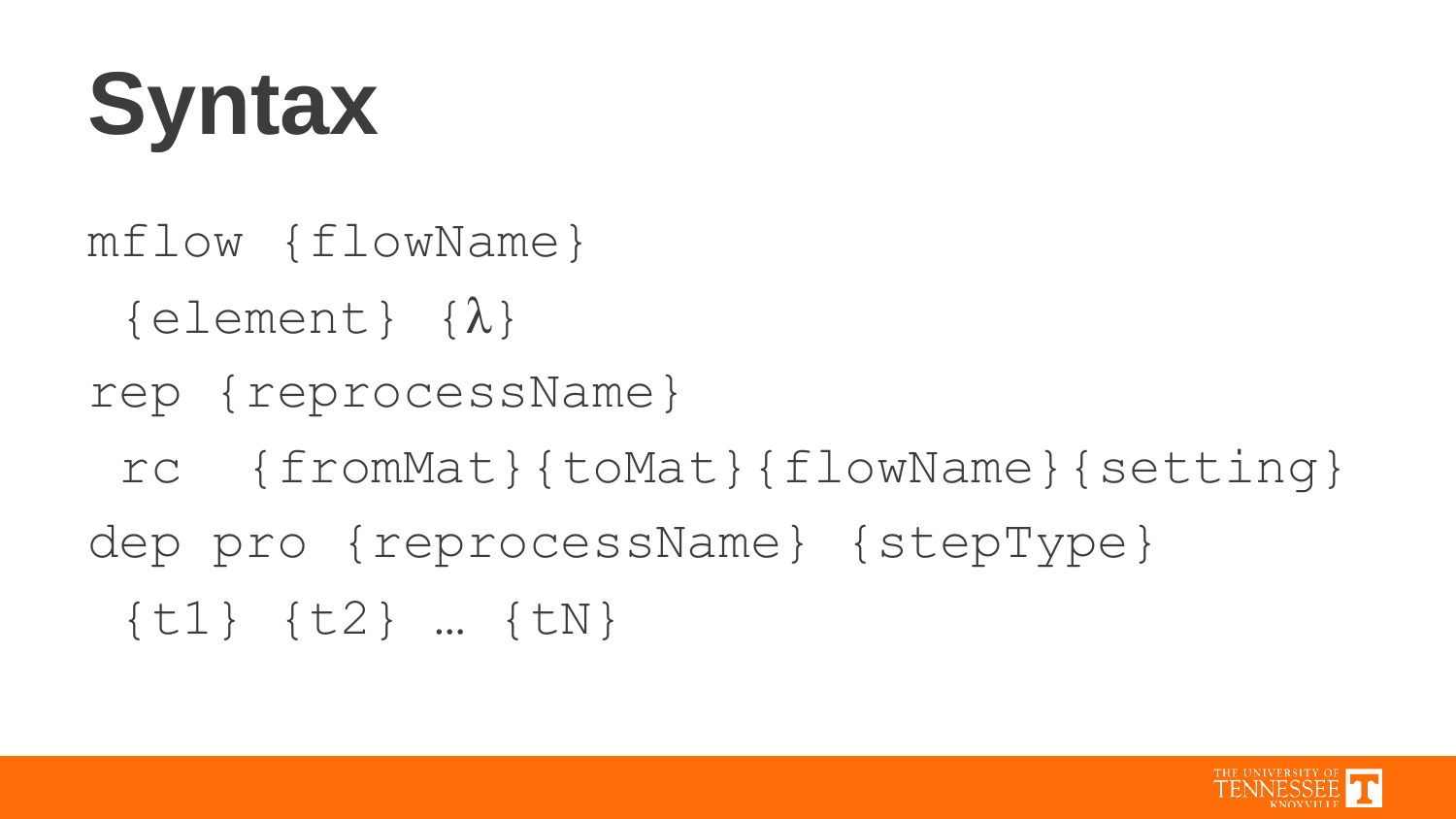### **Equations (0)**

| Lyuativiis (V)           |                                               |
|--------------------------|-----------------------------------------------|
| $m_{source}(t)$ (g)      | $m_{source}(0)$                               |
| $m_{destination}(t)$ (g) | $m_{destination}(0) + t\lambda m_{source}(0)$ |
| $\dot{m}(t)$ (g/s)       | $\lambda m_{source}(0)$                       |

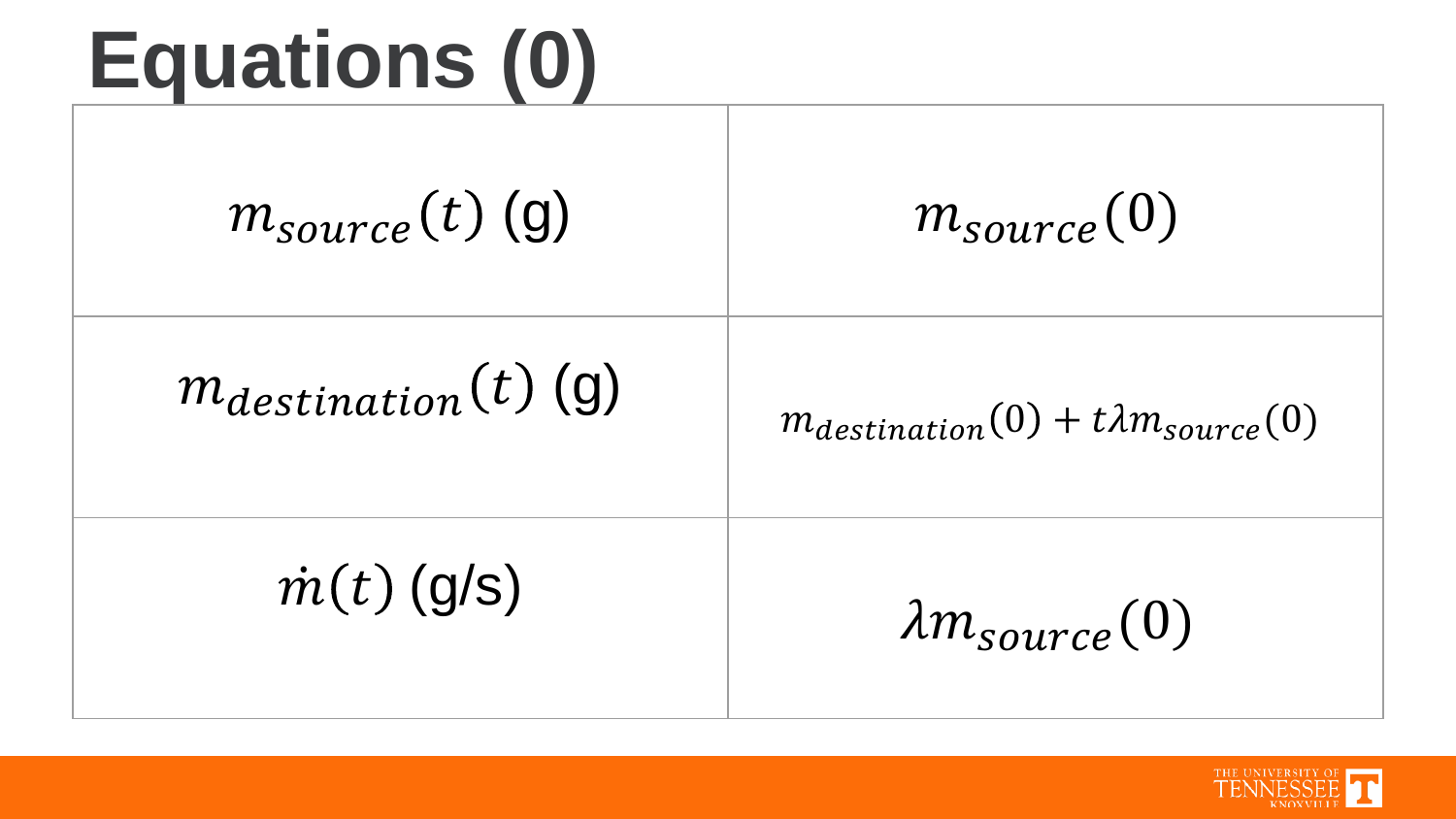### **Equations (1)**

| $m_{source}(t)$ (g)      | $m_{source}(0)e^{-\lambda t}$                            |
|--------------------------|----------------------------------------------------------|
| $m_{destination}(t)$ (g) | $m_{destination}(0) + m_{source}(0)(1 - e^{-\lambda t})$ |
| $\dot{m}(t)$ (g/s)       | $\lambda m_{source}(t)$                                  |

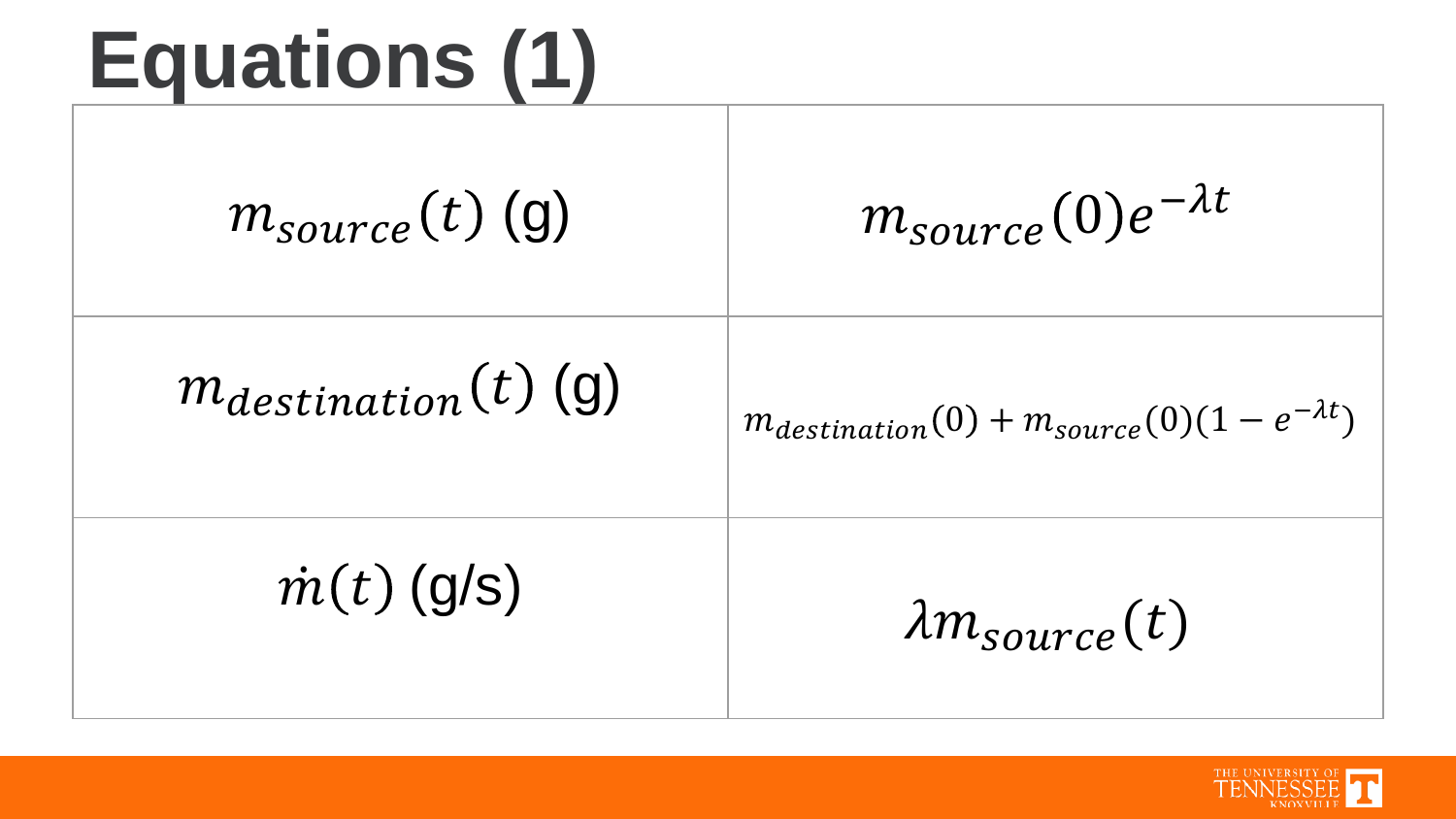| Equations (2)                |                                                         |
|------------------------------|---------------------------------------------------------|
| $m_{source}(N + 1)$ (g)      | $(1 - \Delta t_N \lambda)m_{source}(N)$                 |
| $m_{destination}(N + 1)$ (g) | $m_{destination}(N) + \Delta t_N \lambda m_{source}(N)$ |
| $\dot{m}(N)$ (g/s)           | $\lambda m_{source}(N)$                                 |

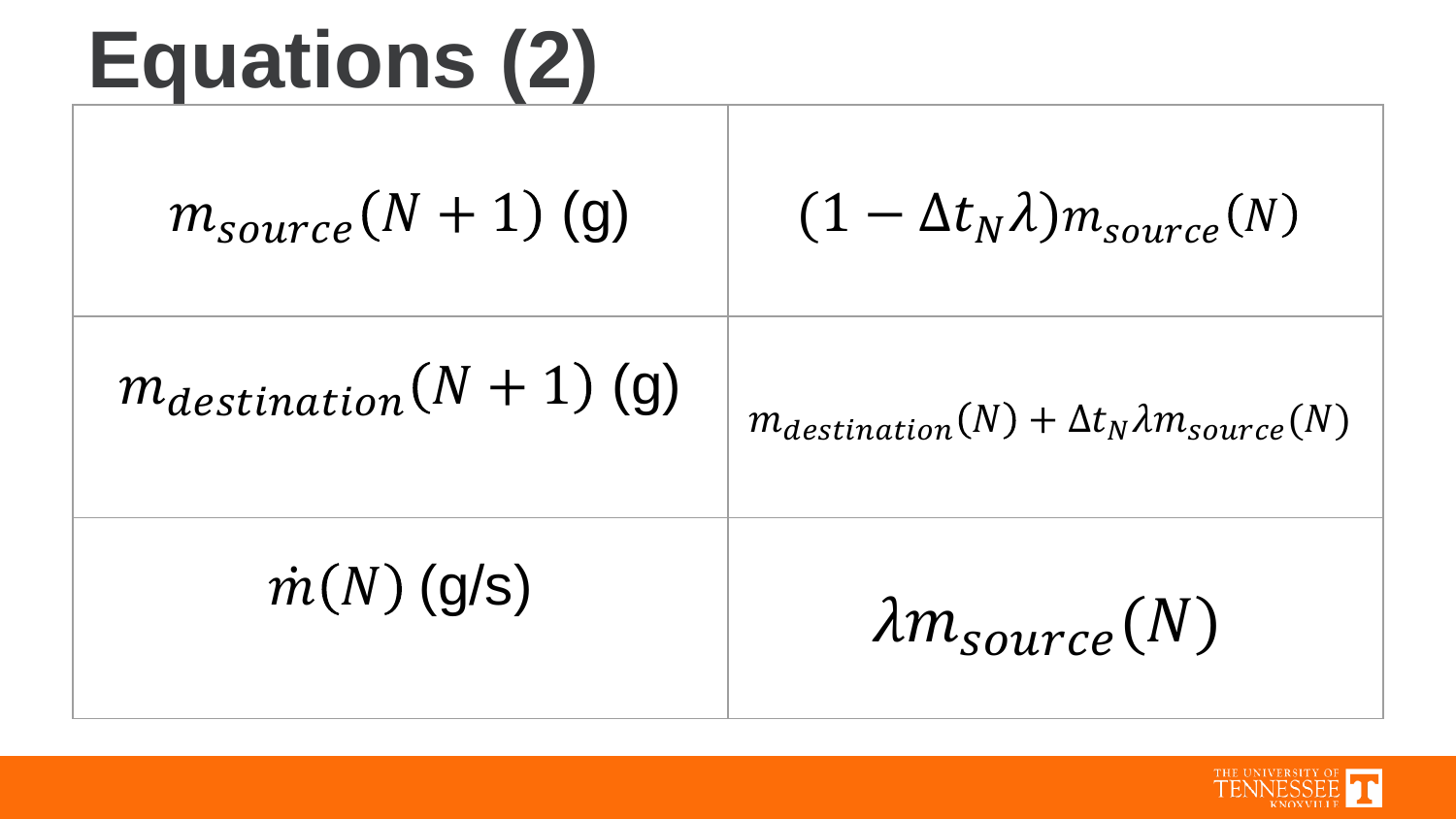### **Test Case Overview**

• Two water volumes and two empty volume, moving water to empty volume.



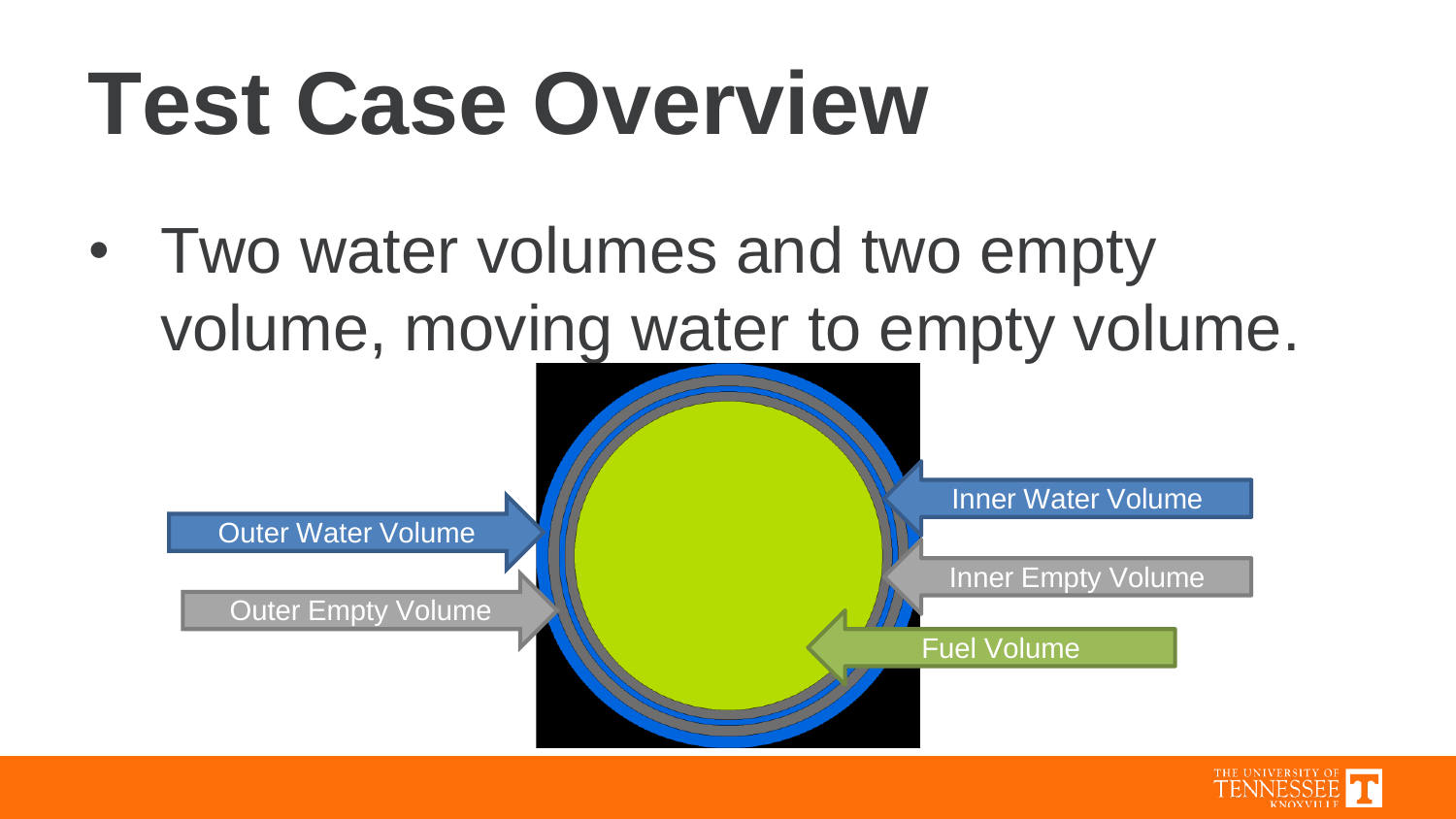### **Test Case Values**

- Time inputs
	- 0, 0.1, 1.1, 6.1, 11.1, 16.1, 21.1, 26.1, 31.1, 32.1, 32.2
- Inner-flow
	- $\lambda_1 = 0.03$ ,  $V_s = 2$ ,  $\rho_s(0) = 1.7$ ,  $V_d = 3$
- Outer-flow
	- $\lambda_2 = 0.015$ ,  $V_s = 5$ ,  $\rho_s(0) = 0.8$ ,  $V_d = 4$

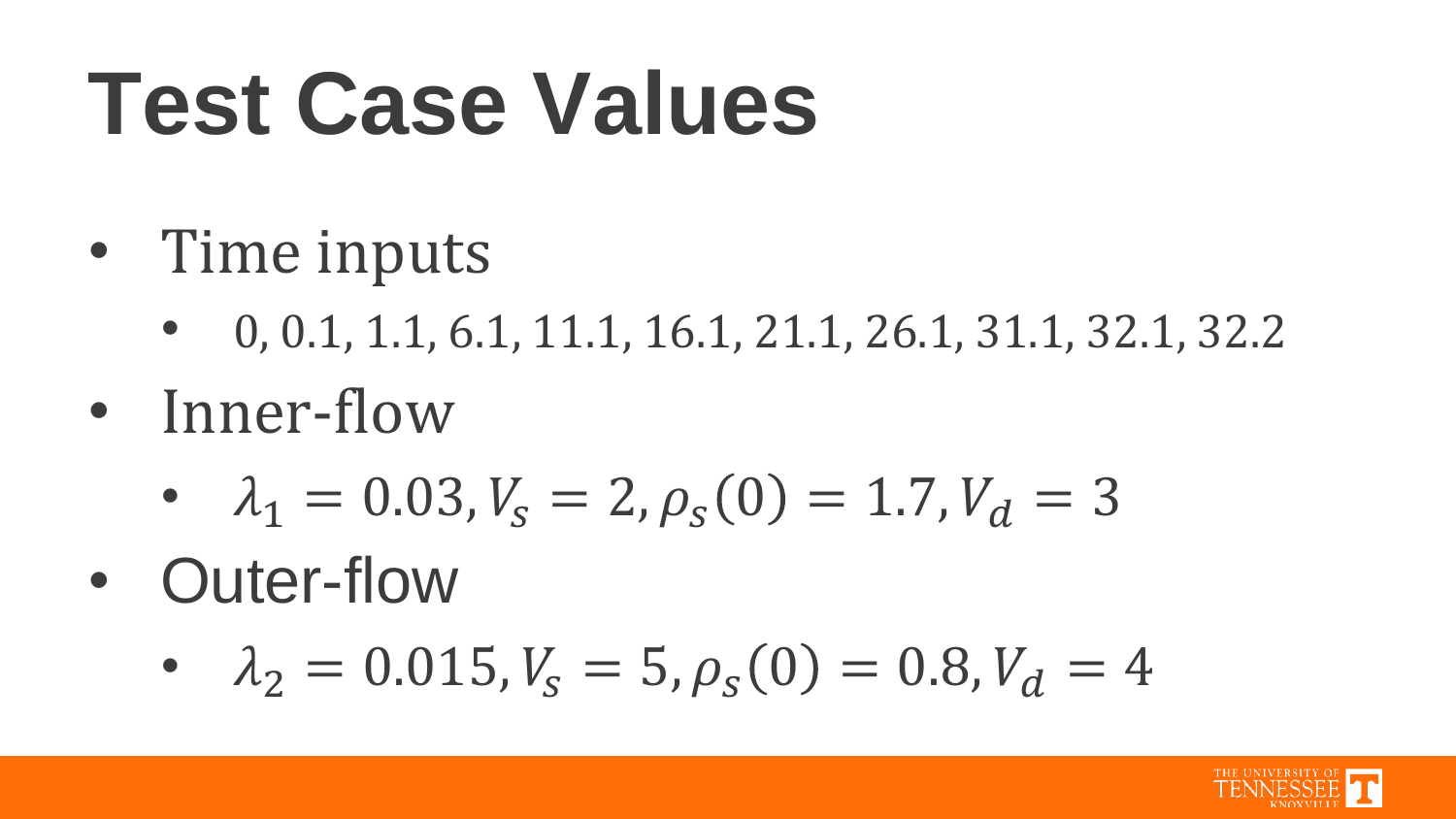#### **Test Case Inner-flow**

$$
\lambda_1 = 0.03, V_s = 2, \rho_s(0) = 1.7, V_d = 3
$$



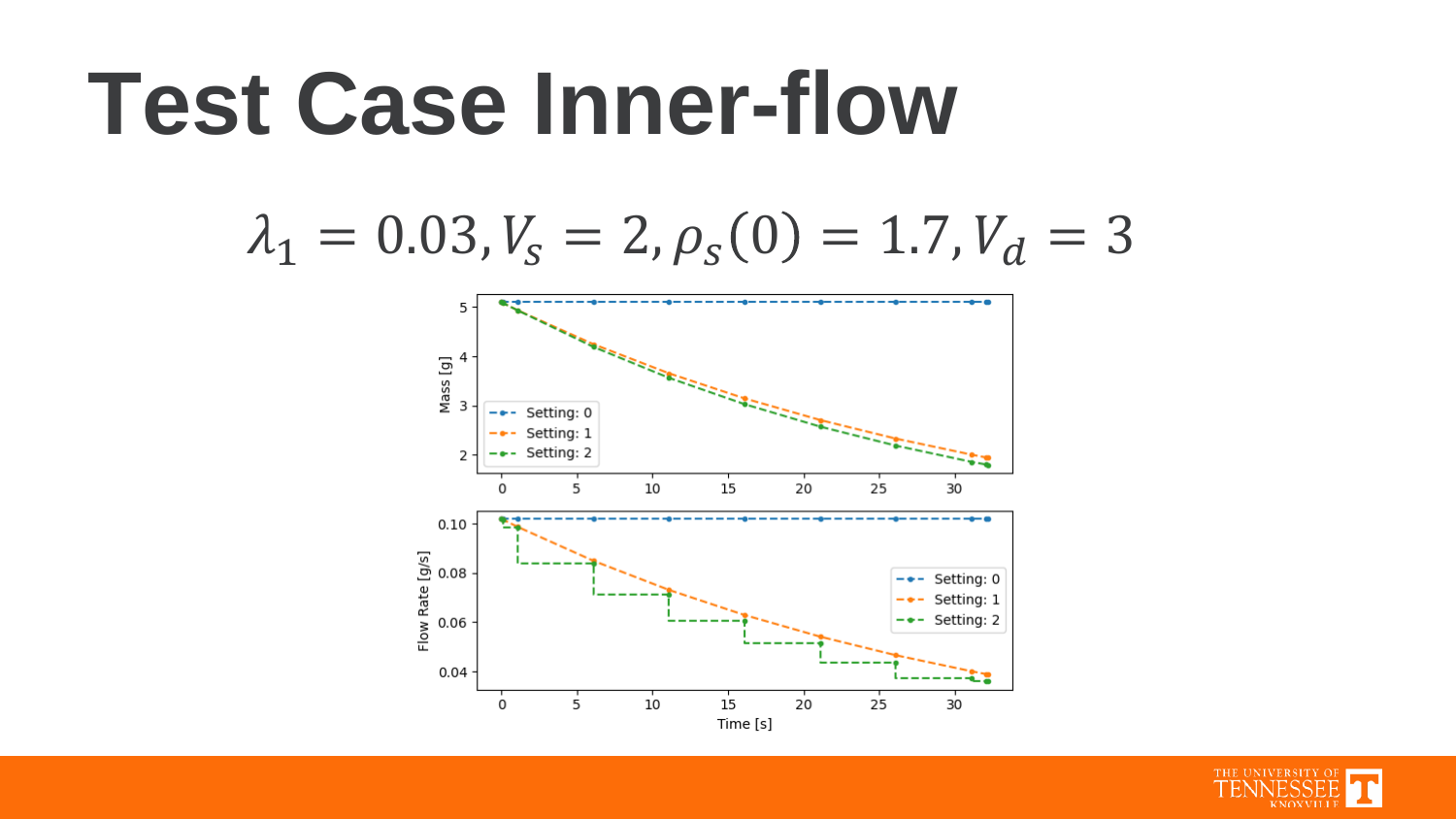### **Test Case Outer-flow**

#### $\lambda_2 = 0.015$ ,  $V_s = 5$ ,  $\rho_s(0) = 0.8$ ,  $V_d = 4$



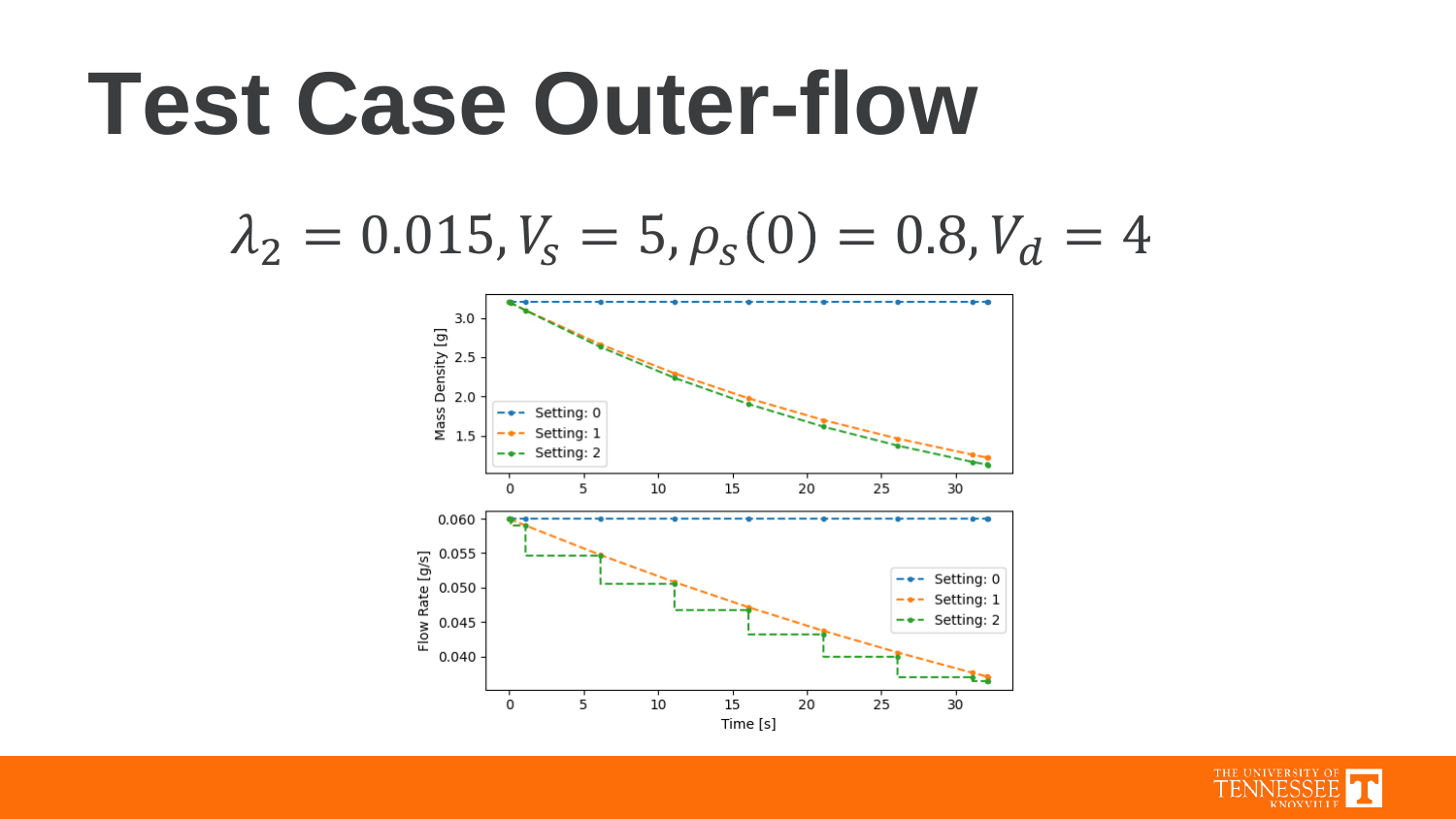## **Example Case Overview**

- Thorium molten salt breeder reactor
- FLiBe with  $^{233}UF_4$  and  $^{232}ThF_4$



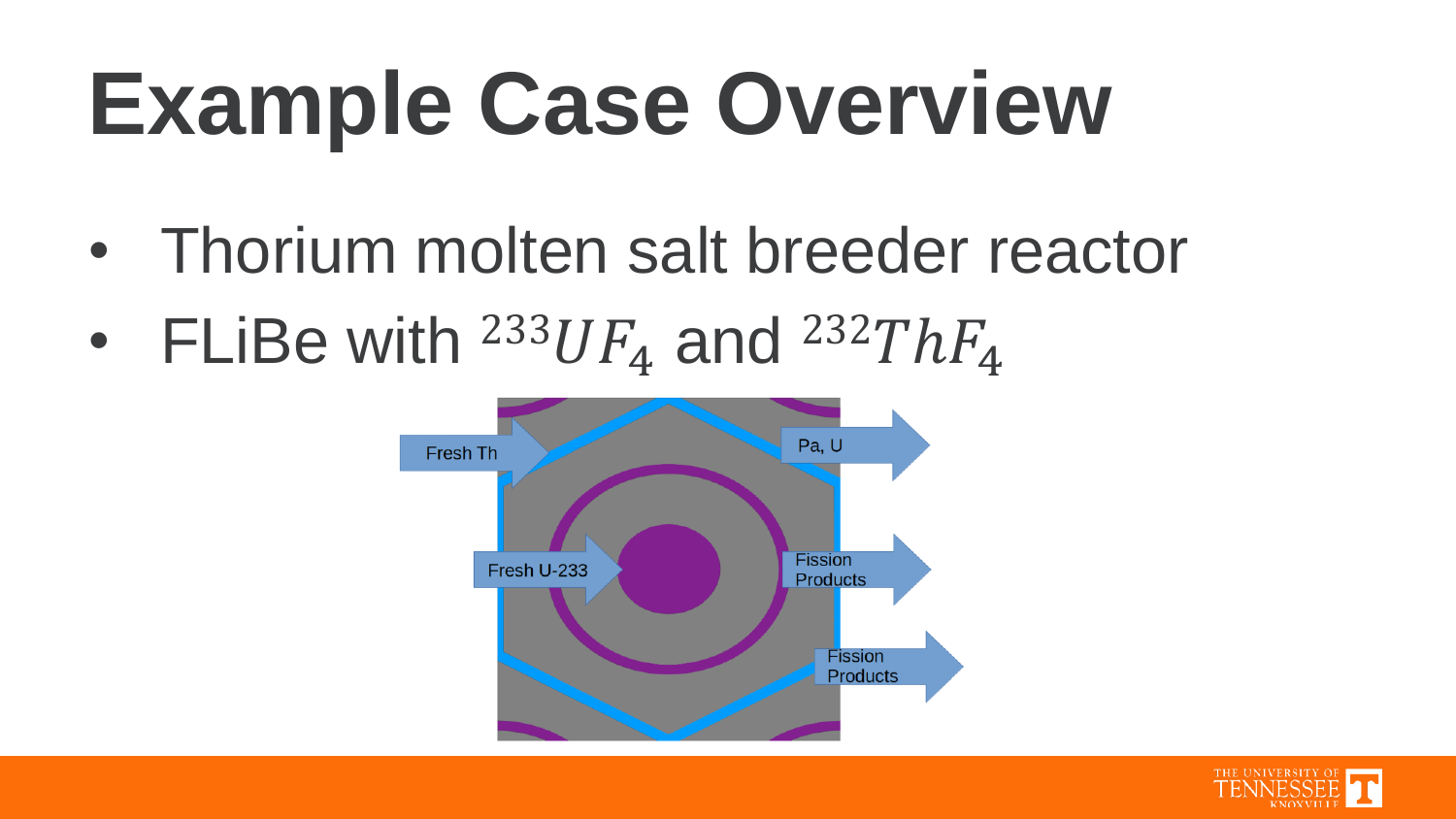# **Example Case Approach**

- Previously setting value of 2 used for fuel salt refueling due to error, fixed now.
- Current models use setting of 1.
- Setting value of 1 used for all other flows.

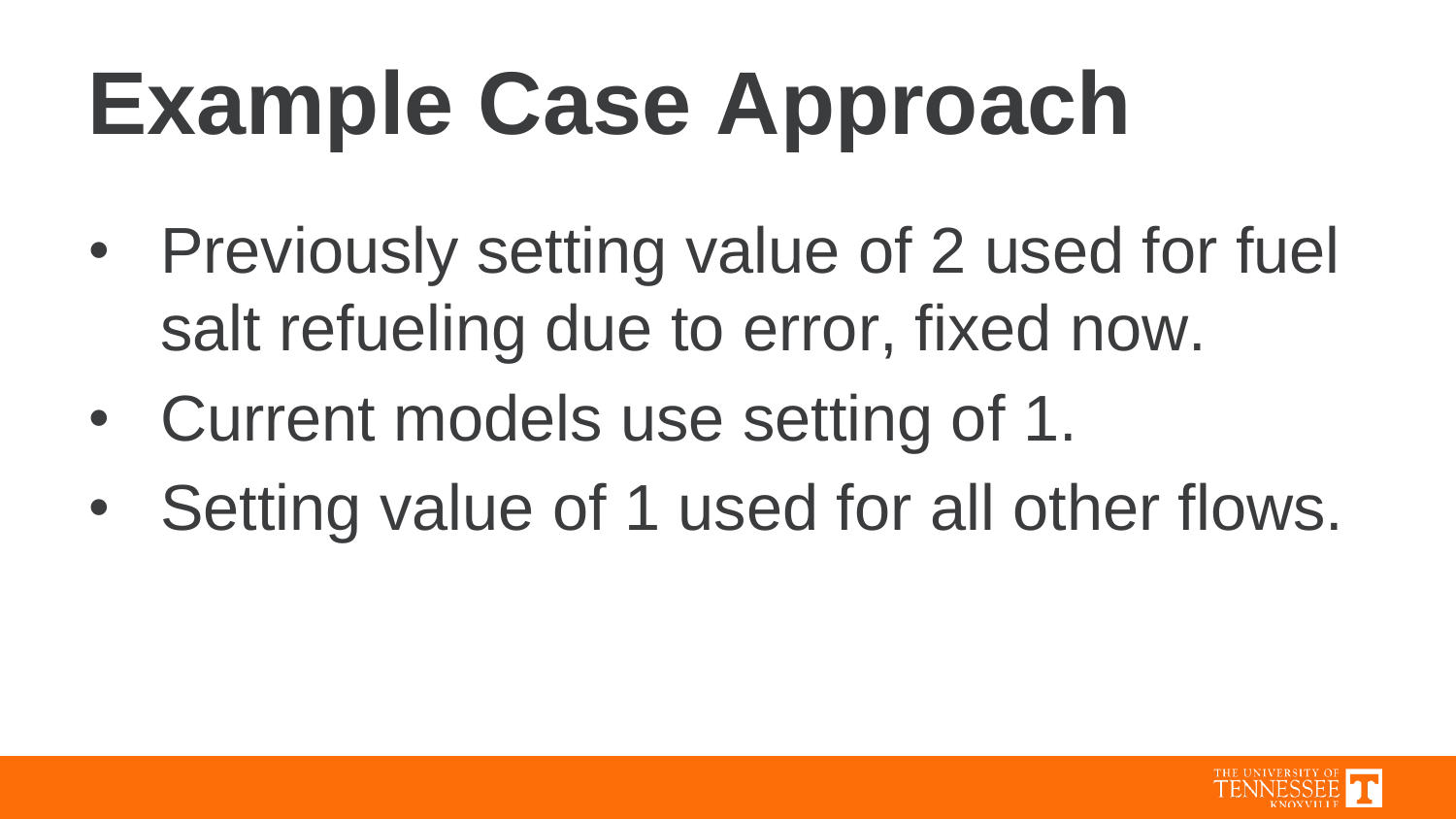### **Conclusions**

- Each reprocessing setting is unique
- A paper is in progress to provide documentation for reprocessing functionality

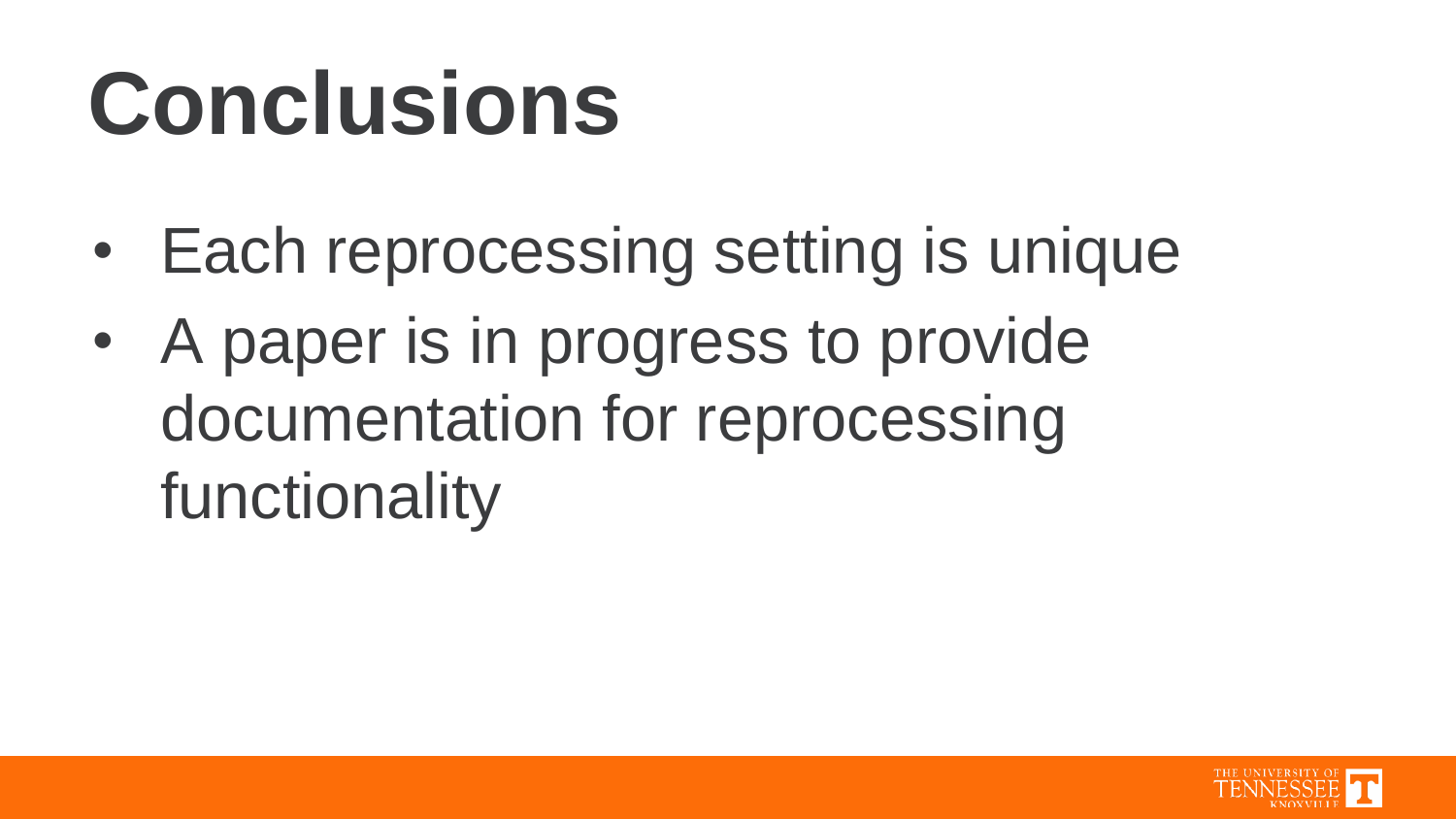### **Future Work**

- Make tools to automate flows using equations
- Generate tests with equations
- Add documentation to wiki